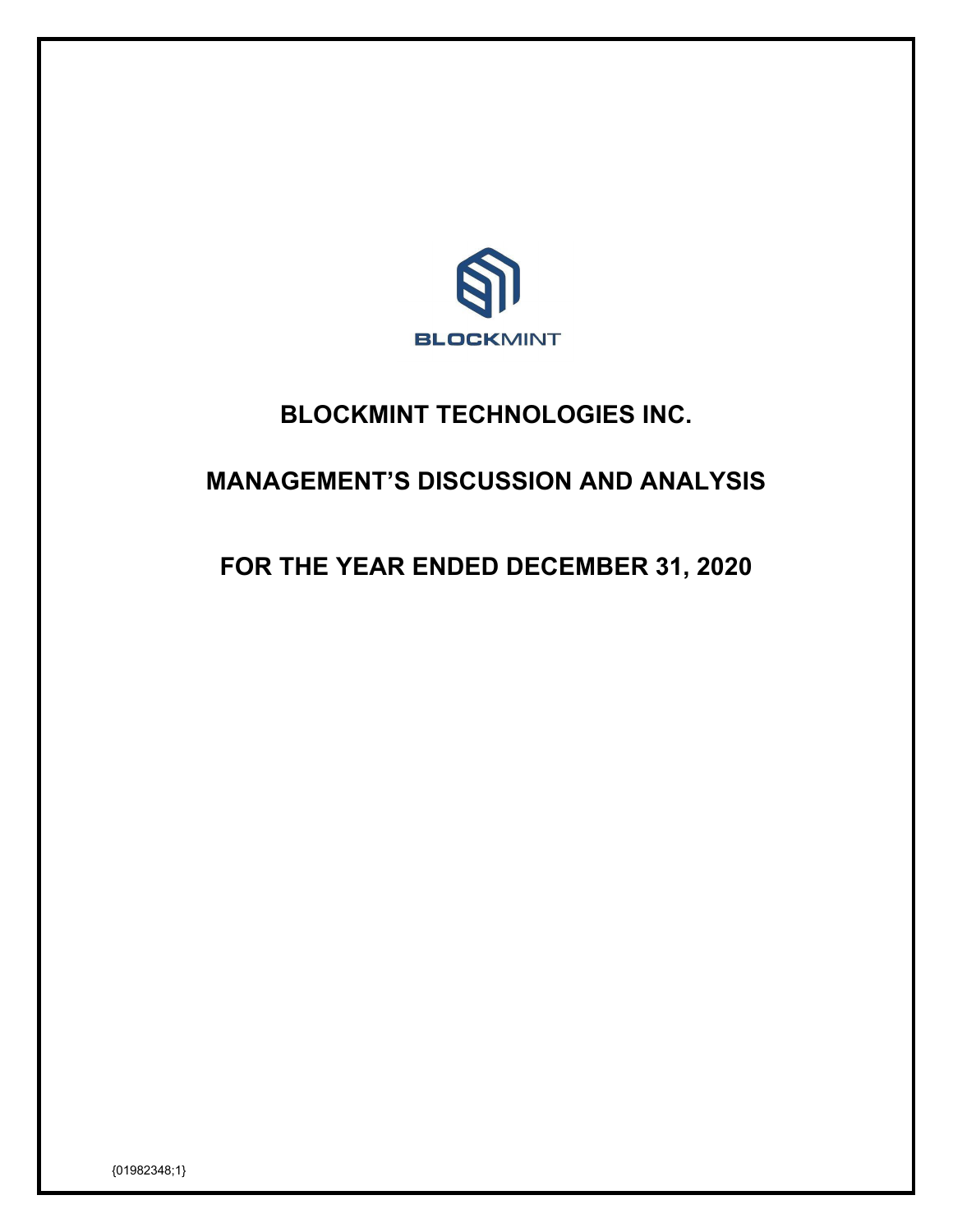# **Introduction**

The following Management's Discussion & Analysis ("MD&A") of the financial condition and results of the operations of BlockMint Technologies Inc. (the "Company" or "BlockMint") constitutes management's review of the factors that affected the Company's financial and operating performance for the year ended December 31, 2020. This MD&A has been prepared in compliance with the requirements of National Instrument 51- 102 – Continuous Disclosure Obligations. This discussion should be read in conjunction with the audited annual consolidated financial statements of the Company for the years ended December 31, 2020 and 2019, together with the notes thereto. **Results are reported in United States dollars, unless otherwise noted.** In the opinion of management, all adjustments (which consist only of normal recurring adjustments) considered necessary for a fair presentation have been included. The results for the year ended December 31, 2020 are not necessarily indicative of the results that may be expected for any future period. Information contained herein is presented as at April 30, 2021 unless otherwise indicated.

The consolidated financial statements have been prepared using accounting policies consistent with International Financial Reporting Standards ("IFRS") as issued by the International Accounting Standards Board and interpretations of the IFRS Interpretations Committee.

For the purposes of preparing this MD&A, management, in conjunction with the Audit Committee of the Board of Directors, considers the materiality of information. Information is considered material if: (i) such information results in, or would reasonably be expected to result in, a significant change in the market price or value of BlockMint's common shares; or (ii) there is a substantial likelihood that a reasonable investor would consider it important in making an investment decision; or (iii) it would significantly alter the total mix of information available to investors. Management, in conjunction with the Audit Committee of the Board of Directors, evaluates materiality with reference to all relevant circumstances, including potential market sensitivity.

## **Caution Regarding Forward-Looking Statements**

This MD&A contains certain forward-looking information and forward-looking statements, as defined in applicable securities laws (collectively referred to herein as "forward-looking statements"). These statements relate to future events or the Company's future performance. All statements other than statements of historical fact are forward-looking statements. Often, but not always, forward-looking statements can be identified by the use of words such as "plans", "expects", "is expected", "budget", "scheduled", "estimates", "continues", "forecasts", "projects", "predicts", "intends", "anticipates" or "believes", or variations of, or the negatives of, such words and phrases, or state that certain actions, events or results "may", "could", "would", "should", "might" or "will" be taken, occur or be achieved. Forward-looking statements involve known and unknown risks, uncertainties and other factors that may cause actual results to differ materially from those anticipated in such forward-looking statements. The forward-looking statements in this MD&A speak only as of the date of this MD&A or as of the date specified in such statement.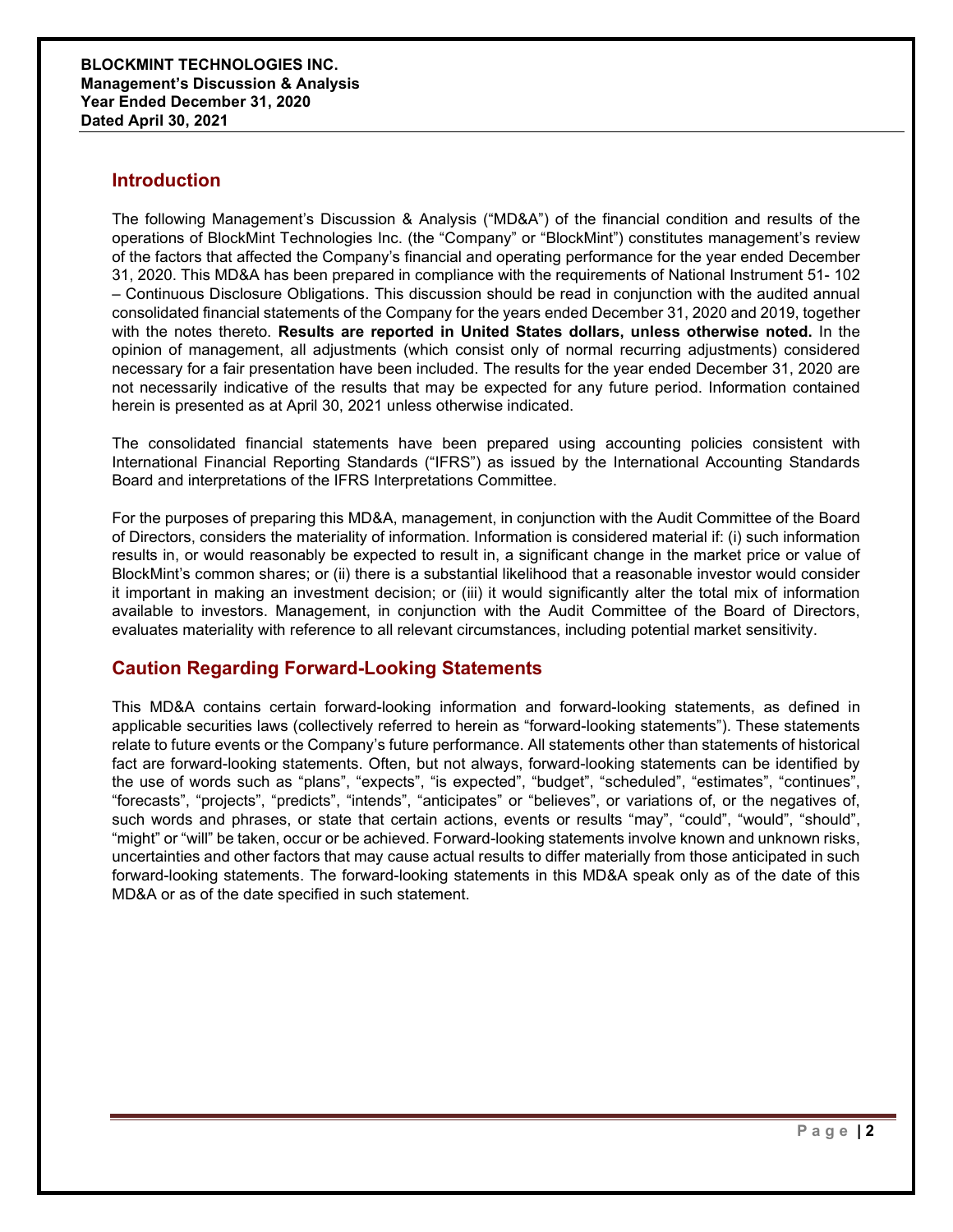Specifically, the following forward-looking statements are based on the corresponding assumptions, and are subject to the noted risk factors:

| <b>Forward-looking statements</b>                                                                                                                                                                                                                        | <b>Assumptions</b>                                                                                                                                                                                                                                                                                                                                                          | <b>Risk factors</b>                                                                                                                                                                                                                                                                        |
|----------------------------------------------------------------------------------------------------------------------------------------------------------------------------------------------------------------------------------------------------------|-----------------------------------------------------------------------------------------------------------------------------------------------------------------------------------------------------------------------------------------------------------------------------------------------------------------------------------------------------------------------------|--------------------------------------------------------------------------------------------------------------------------------------------------------------------------------------------------------------------------------------------------------------------------------------------|
| The Company's cash balance<br>at December 31, 2020, is<br>sufficient to fund its<br>consolidated operating<br>expenses at current levels.<br>The Company's operating<br>expenses are estimated to be<br>approximately \$40,000 to<br>\$50,000 per month. | The development and operating<br>activities of the Company for the<br>twelve-month period ending<br>December 31, 2021, and the<br>costs associated therewith, will be<br>consistent with the Company's<br>current expectations; and the debt<br>and equity markets, exchange<br>and interest rates and other<br>applicable economic conditions<br>do not materially change. | Changes in debt and equity<br>markets; timing and availability of<br>external financing on acceptable<br>terms; increases in costs;<br>government regulation,<br>cryptocurrency price fluctuations;<br>interest rate and exchange rate<br>fluctuations; changes in economic<br>conditions. |

Inherent in forward-looking statements are risks, uncertainties and other factors beyond BlockMint's ability to predict or control. Readers are cautioned that the above chart does not contain an exhaustive list of the factors or assumptions that may affect the forward-looking statements, and that the assumptions underlying such statements may prove to be incorrect. Actual results and developments are likely to differ, and may differ materially, from those expressed or implied by the forward-looking statements contained in this MD&A. Readers should refer to those risk factors referenced in the "Risks and Uncertainties" section below.

Forward-looking statements involve known and unknown risks, uncertainties and other factors that may cause BlockMint's actual results, performance or achievements to be materially different from any of its future results, performance or achievements expressed or implied by forward-looking statements. All forward-looking statements herein are qualified by this cautionary statement. Accordingly, readers should not place undue reliance on forward-looking statements. The Company undertakes no obligation to update publicly or otherwise revise any forward-looking statements whether as a result of new information or future events or otherwise, except as may be required by law. If the Company does update one or more forward-looking statements, no inference should be drawn that it will make additional updates with respect to those or other forward-looking statements, unless required by law.

# **Description of Business**

The Company's subsidiaries, BlockMint (Canada) Technologies Inc. (formerly BlockMint Technologies Inc.) ("BlockMint-Canada"), and its wholly owned subsidiary, BlockMint (USA) Technologies Inc. ("BlockMint-USA") are in the business of developing distributed systems and networks that enable a more decentralized deployment of blockchain based applications such as cryptocurrency mining.

On February 19, 2019, the Company (then known as SMC Ventures Inc. ("SMC")) completed a triangular amalgamation whereby BlockMint-Canada shares were exchanged for SMC shares on the basis of 1.33 postconsolidated SMC shares for each one BlockMint-Canada share (the "Amalgamation"). The Amalgamation was accounted for as a reverse takeover ("RTO") whereby BlockMint-Canada was identified as the acquirer for accounting purposes and the resulting annual consolidated financial statements are presented as a continuance of BlockMint-Canada and the comparative figures presented in the annual consolidated financial statements prior to the RTO are those of BlockMint-Canada.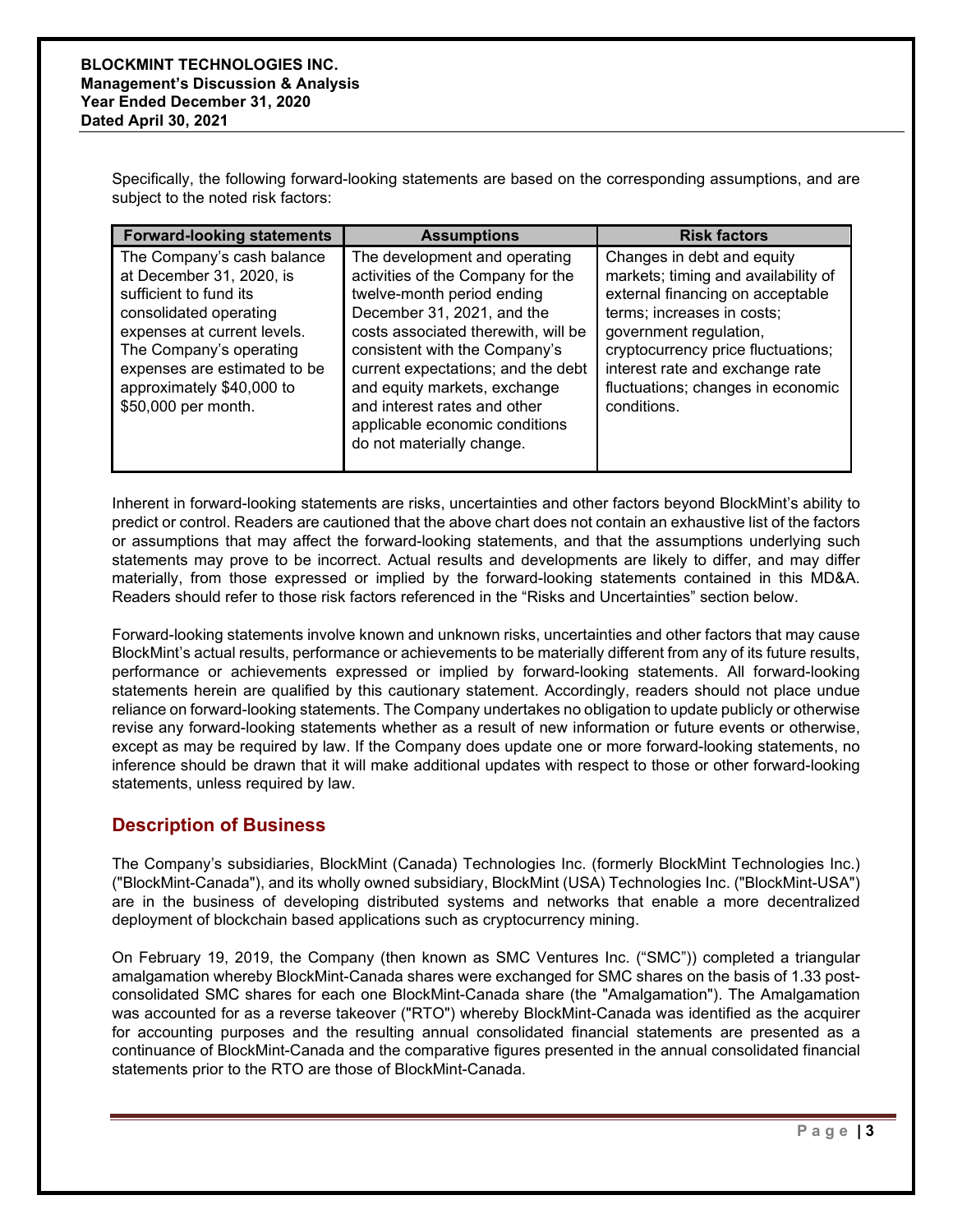The Company's objective is to develop distributed systems and networks that enable a more decentralized deployment of blockchain based applications. One such application is cryptocurrency mining, which relies on a decentralized blockchain network. The Company developed the Minter browser - a secure and private browser where any person can mine cryptocurrency as they browse the web. In addition to being a web browser, Minter has additional integrated features, such as a virtual private network (VPN) and an ad-blocker. The Minter browser was initially released in 2019, but has been recently updated and re-released in February 2021. A further upgrade to the Minter browser is planned to be released in May 2021. The current version of Minter is available for download at the website getminter.com.

The Company also intended to release a second software product referred to as MintAccess, which would allow website owners/hosts to earn cryptocurrency from users when they visit the owner's site by utilizing the site visitor's computing power from their connected device to mine cryptocurrency. With MintAccess, website owners could monetize the content on their site without having a site visitor pay a fee (no paywall or subscription fees) or view paid/sponsored advertisements (ads will not display). However, development of MintAccess was suspended in 2019 due to the depressed price of cryptocurrencies. The Company may resume development of the MintAccess software product, however, the Company is currently focused on expanding accessibility of the Minter browser.

# **Outlook and Overall Performance**

#### **Corporate**

#### Business Development

In December 2020, the Company announced that it would be releasing an upgrade to its distributed cryptominer "Minter" to users in early 2021. Minter is a unique web browser where users can mine cryptocurrency while they browse the internet with privacy, speed and security. Minter features include a virtual private network (VPN) and an ad blocker. In February 2021, the Company released the upgraded Minter browser with a new feature which converts the cryptocurrency mined with a user's device into carbon credits which users can use to offset their carbon footprint. In March 2021, the Company announced it would be incorporating a new feature into Minter that allows users to exchange their earned cryptocurrency for a fractional ownership in a nonfungible token (NFT). The upgraded version of Minter will allow users to use their spare computing power to mine cryptocurrencies to earn either: (i) carbon credits to help offset their carbon footprint; or (ii) fractional ownership in a NFT. In support of this new Minter feature, BlockMint plans to create and/or purchase a portfolio of NFTs to offer investors exposure to the dynamic and developing NFT market. In April 2021, the Company announced that it had acquired multiple NFTs by renowned digital artist Pak at the highly publicized Sotheby's auction in support of the new feature of Minter.

BlockMint is also evaluating the possible acquisition of hardware to mine cryptocurrency in-house and augment the cryptocurrency mined via its distributed Minter software app.

In January 2021, the Company closed a private placement for gross proceeds of C\$1,000,000 (\$787,300) by issuing 3,846,154 common shares at a price of C\$0.26 per share. In connection with the private placement, the Company issued an aggregate of 127,383 finder's shares to certain brokerage firms for introducing subscribers to the Company.

In February 2021, the Company announced the granting of incentive stock options to certain of its directors, officers and consultants to purchase up to an aggregate of 1,250,000 common shares in the capital of the Company, exercisable at a price of C\$0.40 per share for a period of five (5) years expiring February 11, 2026. These options vested immediately.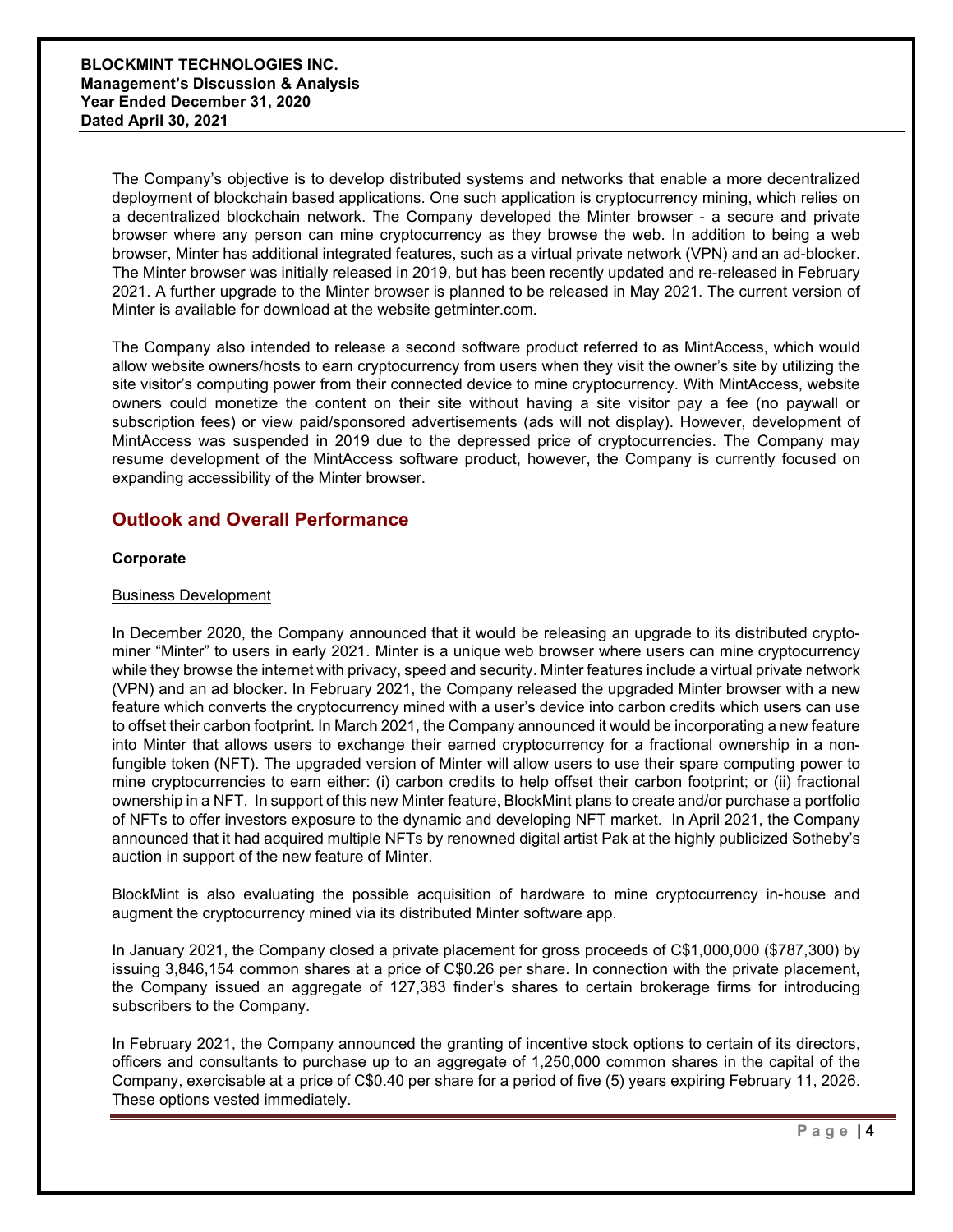In February 2021, the Company announced that its COO, Daniel Beck, resigned to pursue other business interests.

#### Financial highlights

The Company had no revenue, so its ability to ensure continuing operations is dependent on either expanding its business, or raising additional debt or equity financing.

For the year ended December 31, 2020, the Company had a net loss of \$425,833, which consisted primarily of (i) consulting fees of \$211,675; (ii) management fees and salaries of \$100,275; (iii) professional fees of \$37,670 and (iv) office and miscellaneous expenses of \$24,652.

At December 31, 2020, the Company had a net working capital of \$2,543,528 (December 31, 2019 – \$2,944,851). The Company had cash of \$2,600,962 (December 31, 2019 - \$2,957,158). Working capital and cash decreased during the twelve months ended December 31, 2020 due to cash used in operating activities of \$363,206 (December 31, 2019 - \$689,948).

#### **Description of Business**

As described above, the Company develops distributed systems and networks that enable a more decentralized deployment of blockchain based applications such as cryptocurrency mining. Development and release of software products were suspended due to the price and volatility of cryptocurrencies in 2019 and 2020. In February 2021, the Company released its upgraded, distributed crypto-miner "Minter" and introduced a new feature to the Minter browser which allows users to earn carbon credits to offset their carbon footprint. A further upgrade to the Minter browser is planned to be released in May 2021 which will allow users the option to earn a fractional ownership in a NFT.

#### Minter Browser

BlockMint developed software that allows owners of desktops and laptops to download a browser that allows the Company to utilize the owner's spare computing power to mine cryptocurrencies. The browser application is called "Minter."

The browser has a user-friendly, built-in dashboard where a user can control the amount (if any) of computing power on his/her computer that will be used for mining to earn carbon credits to offset their carbon footprint. Users bear all mining costs associated with the computing power on their device (electricity costs of operating the user's device) but benefit from receiving carbon credits earned based on the amount of cryptocurrencies mined. BlockMint plans to earn a margin on the purchase of the carbon credits.

The Minter browser also provides a virtual private network (VPN) and ad-blocker. Online privacy is a growing concern which is why many are turning to VPNs to protect their identities while browsing. Minter makes it easy to browse safely and in total anonymity. It is estimated that 25% of internet users used a VPN last month, which typically costs around US\$10 per month.

The current version of Minter has been launched for use on desktops and laptops with a Windows operating system. Support for additional operating systems (MacOS, Linux) is planned for later this year.

In March 2021, the Company announced it will soon release an upgraded version "Minter", which will incorporate a new feature that allows users to exchange their earned cryptocurrency for fractional ownership in a non-fungible token (NFT). Once released, the upgraded Minter browser will allow users to use their spare computing power to mine cryptocurrencies to earn either: (i) carbon credits to help offset their carbon footprint;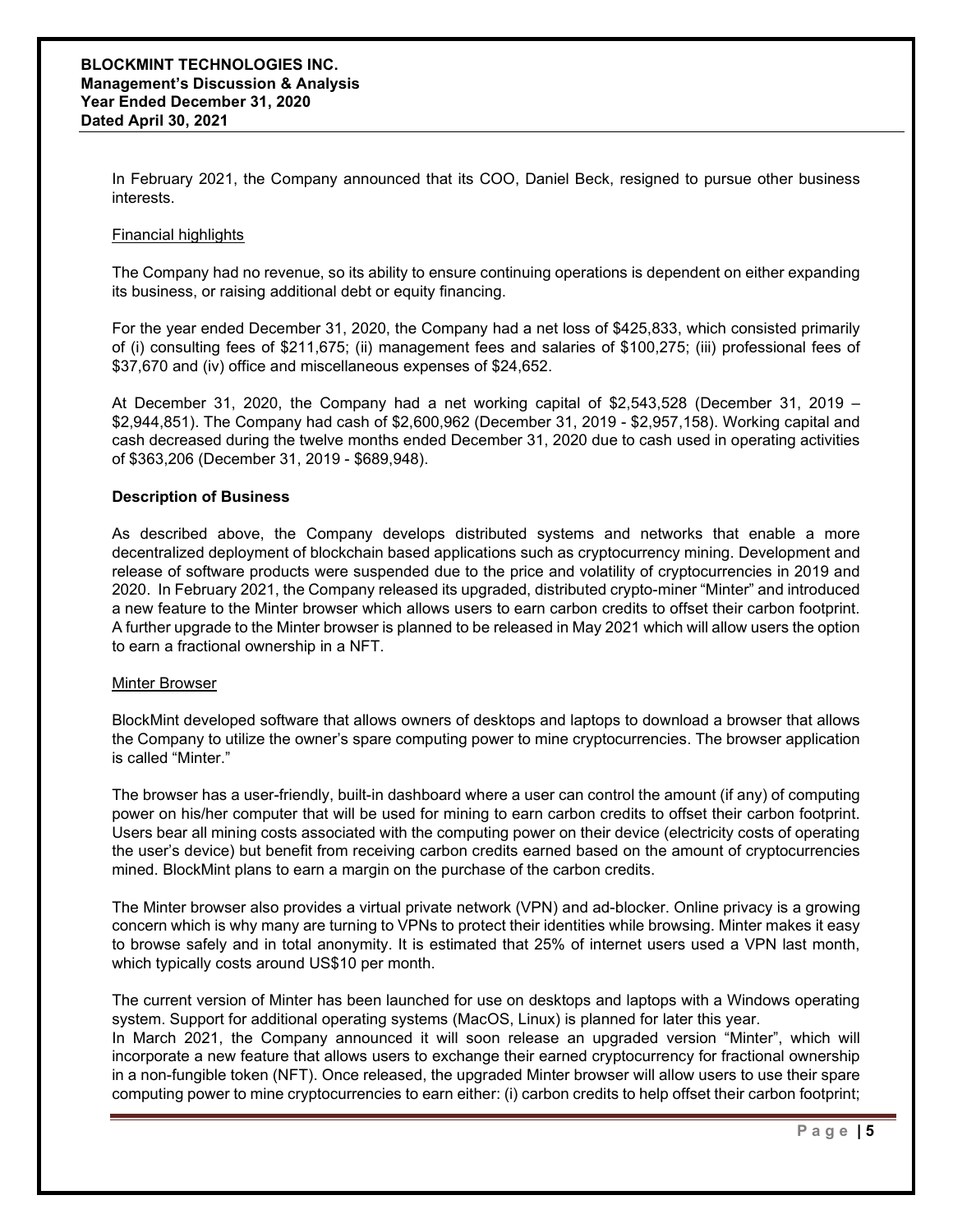or (ii) fractional interest in an NFT. A user will be able to use the built-in dashboard to control the amount (if any) of computing power on his/her computer that will be used for mining to earn carbon credits and/or fractional interest in a NFT. Users bear all mining costs associated with the computing power on their device (electricity costs of operating the user's device) but will benefit by receiving carbon credits or fractional ownership of an NFT based upon the amount of cryptocurrencies mined with their device. BlockMint plans to earn a margin on the purchase of the carbon credits or NFTs.

A NFT is a unit of data on a blockchain where each NFT can represent a unique digital item and thus they are not interchangeable. NFTs can represent digital files such as art, audio, video, and other forms of creative work. While the digital files themselves are infinitely reproducible, the NFTs representing them are tracked on their underlying blockchains and provide buyers with proof of ownership.

The updated version of Minter is expected to be available for download in May 2021 for use on desktops and laptops with a Windows operating system.

## **Trends**

Prices of cryptocurrencies have been extremely volatile since BlockMint-USA first started operations. Specifically, the price of Monero, the cryptocurrency identified by BlockMint-USA to be central to its software products. Consequently, the market for the Company's products has been impacted by this volatility, and the demand for the Company's products is uncertain. The Company determined in the first half of 2019 that it would suspend further development of its products pending the price of cryptocurrencies recovering to economic levels.

There has been an increase in the prices of several cryptocurrencies recently, which has led to an increased interest in cryptocurrencies and blockchain technologies. As a result, in December 2020, the Company decided to release an updated version of its initial product, the Minter browser. The updated version, which included a new feature to earn carbon offsets, was released in February 2021. A further upgrade to the Minter browser is planned to be released in May 2021.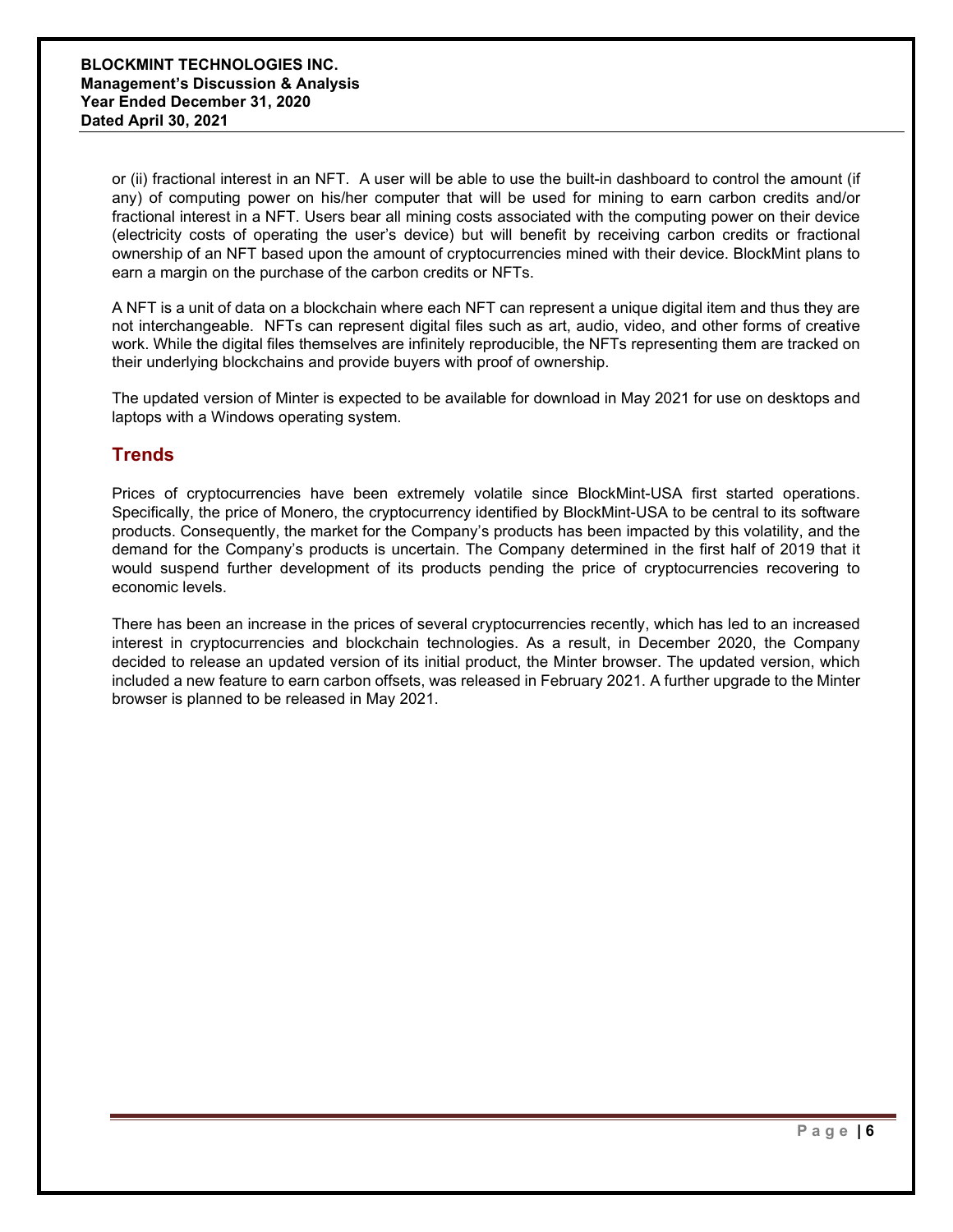#### **BLOCKMINT TECHNOLOGIES INC. Management's Discussion & Analysis Year Ended December 31, 2020 Dated April 30, 2021**



The most recent trend in global economic activity has been the slow-down caused by the COVID 19 pandemic. The impact of this unprecedented event on the future trading price of cryptocurrencies is unclear, however one possible scenario is that people will turn to cryptocurrencies instead of fiat currencies given the world governments' trend toward printing vast amounts of cash to offset the economic slow-down caused by the virus. The Company can offer no assurance that the price of cryptocurrencies will increase as a result of the pandemic.

Apart from these and the risk factors noted under the heading "Risks and Uncertainties", management is not aware of any other trends, commitments, events or uncertainties that would have a material effect on the Company's business, financial condition or results of operations. See "Risks and Uncertainties" below.

# **Off-Balance-Sheet Arrangements**

As of the date of this filing, the Company does not have any off-balance-sheet arrangements that have, or are reasonably likely to have, a current or future effect on the results of operations or financial condition of the Company, including, and without limitation, such considerations as liquidity and capital resources.

# **Proposed Transactions**

The Company routinely evaluates various business opportunities which could entail direct acquisitions, trades and/or divestitures. In this regard, the Company is currently in discussions with various parties, but no definitive agreements with respect to any proposed transactions have been entered into as of the date of this MD&A. There can be no assurances that any such transactions will be concluded in the future.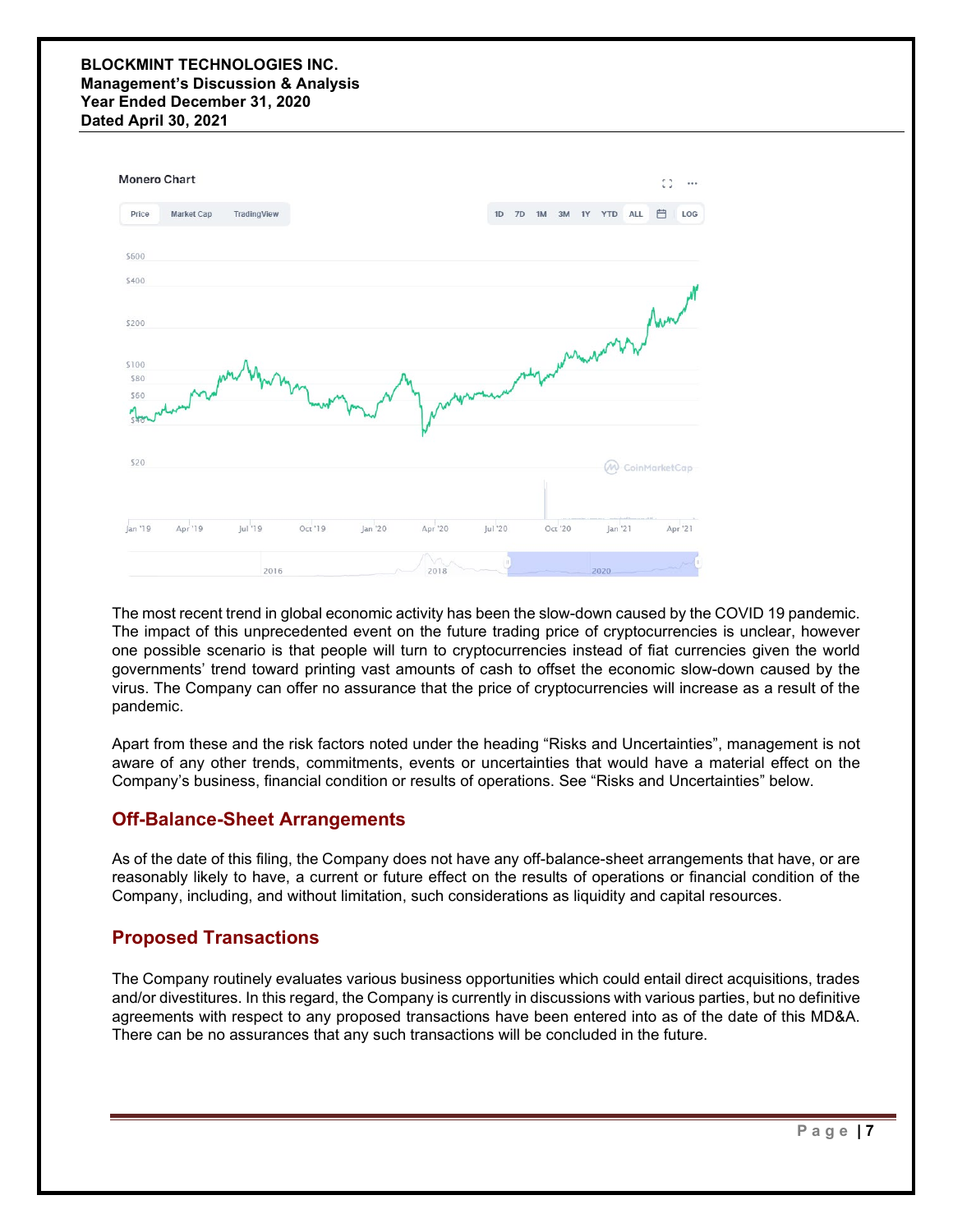# **Selected Annual Information**

The following is selected financial data derived from the audited financial statements of the Company at and for the years ended December 31, 2020, 2019 and 2018.

|                          | Year ended<br>December 31,<br>2020 | Year ended<br>December 31,<br>2019 | Year ended<br>December 31,<br>2018 |
|--------------------------|------------------------------------|------------------------------------|------------------------------------|
| Revenue                  | Nil                                | Nil                                | 1,583                              |
| Net loss                 | 425,833                            | 4,149,064                          | 1,827,303                          |
| Basic and diluted loss   | 0.01                               | 0.10                               | 0.08                               |
|                          | <b>As at December</b><br>31, 2020  | <b>As at December</b><br>31, 2019  | <b>As at December</b><br>31, 2018  |
| Total assets             | 2,605,417                          | 2,986,748                          | 3,321,420                          |
| <b>Total liabilities</b> | 61,889                             | 24,397                             | 51,769                             |

- $\triangleright$  The net loss of \$425,833 for the year ended December 31, 2020, consisted primarily of: (i) consulting fees of \$211,675; (ii) management fees and salaries of \$100,275; and (iii) professional fees of \$37,670.
- $\triangleright$  The net loss of \$4,149,064 for the year ended December 31, 2019, consisted primarily of: (i) the transaction cost of \$3,458,766; (ii) consulting fees of \$221,403; (iii) management fees and salaries of \$207,272; and (iv) office and miscellaneous expenses of \$108,967.
- $\triangleright$  The net loss of \$1,827,303 for the year ended December 31, 2018, consisted primarily of (i) consulting fees of \$473,717; (ii) management fees and salaries of \$372,902; (iii) office and miscellaneous expenses of \$349,074; (iv) salaries and wages of \$332,180; and (v) professional fees of \$145,571.

# **Summary of Quarterly Information**

A summary of selected financial information of the Company for each of the completed quarters since the date of incorporation is as follows:

|                           | <b>Total</b>           | Loss (Income)        |                                            |                             |
|---------------------------|------------------------|----------------------|--------------------------------------------|-----------------------------|
| <b>Three Months Ended</b> | <b>Revenue</b><br>(\$) | <b>Total</b><br>(\$) | <b>Per Share</b><br>$($ \$) <sup>(1)</sup> | <b>Total Assets</b><br>(\$) |
| December 31, 2020         | Nil                    | 96,493               | 0.00                                       | 2,605,417                   |
| September 30, 2020        | Nil                    | 136,654              | 0.00                                       | 2,662,493                   |
| June 30, 2020             | Nil                    | 137,302              | 0.00                                       | 2,777,183                   |
| March 31, 2020            | Nil                    | 55,384               | 0.00                                       | 2,911,084                   |
| December 31, 2019         | Nil                    | 64,447               | 0.00                                       | 2,986,748                   |
| September 30, 2019        | Nil                    | 92,494               | 0.00                                       | 3,061,020                   |
| June 30, 2019             | Nil                    | 261,979              | 0.01                                       | 3,154,184                   |
| March 31, 2019            | Nil                    | 3,730,144            | 0.11                                       | 3,431,006                   |

(1) Per share amounts are rounded to the nearest cent, therefore aggregating quarterly amounts may not reconcile to year-to-date per share amounts.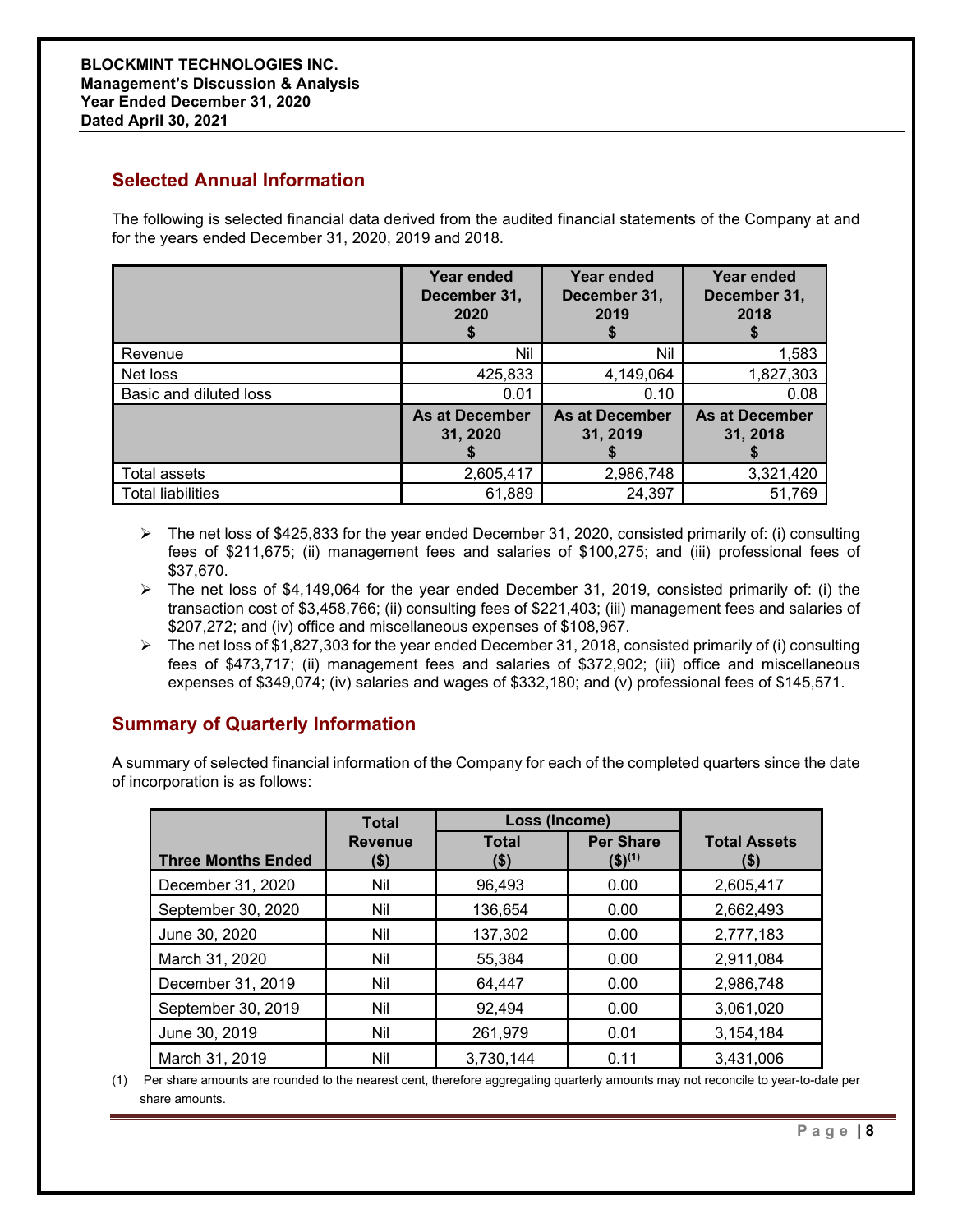# **Discussion of Operations**

#### **Three months ended December 31, 2020 compared with three months ended December 31, 2019**

For the three months ended December 31, 2020, BlockMint's net loss was \$96,493 with basic and diluted loss per share of \$0.00. This compares with a net loss of \$64,447 with basic and diluted loss per share of \$0.00 or the three months ended December 31, 2019. The increase in net loss was principally because:

- $\triangleright$  For the three months ended December 31, 2020, the Company recorded an impairment on assets of \$17,500, compared to \$10,259 for the three months ended December 31, 2019, as the patent application was not approved, and the Company has taken a write-off equal to the carrying amount of the application. In 2019, the Company recorded an impairment on equipment of \$10,259, as digital currencies have a limited history and recent prices had been very volatile.
- $\triangleright$  For the three months ended December 31, 2020, professional fees increased due to an increase in fees related to audit and tax advisory services.

#### **Year ended December 31, 2020 compared with year ended December 31, 2019**

For the year ended December 31, 2020, BlockMint's net loss was \$425,833 with basic and diluted loss per share of \$0.01. This compares with a net loss of \$4,149,064 with basic and diluted loss per share of \$0.10 for the year ended December 31, 2019. The decrease of \$3,723,231 in net loss was principally because:

- For the year ended December 31, 2019, the transaction cost was  $$3,458,766$ .
- Operating expenses for the year ended December 31, 2020, were \$400,836, compared to \$680,980 for the year ended December 31, 2019, due to reduced business activities and the conservation of cash.

#### **Cash Flow**

The Company had cash of \$2,600,962 at December 31, 2020 (December 31, 2019 - \$2,957,158). The change in cash during the year ended December 31, 2020 was primarily due to the cash used in operating activities.

Cash used in operating activities was \$363,206, for the year ended December 31, 2020. Operating activities were affected by net loss of \$425,833 and net changes in non-cash working capital balances due to an increase in receivables and prepaid expenses of \$7,102; and an increase in accounts payable and accrued liabilities of \$37,492. The Company also recorded unrealized foreign exchange of \$7,010, impairment of assets of \$17,500; and revaluation of digital currency of \$533.

For the year ended December 31, 2019, cash used in operating activities was \$689,948. Operating activities were affected by the net decrease in non-cash, working capital balances due to an increase in receivables and prepaid expenses of \$47,600; and offset by a decrease in accounts payable and accrued liabilities of \$65,735. The Company also recorded a transaction cost of \$3,458,766 related to the RTO (see "Description of Business" above); depreciation of equipment of \$8,207; impairment of assets of \$10,259; and revaluation of digital currency of \$19.

Net cash provided by investing activities was \$nil during the year ended December 31, 2020. During the year ended December 31, 2019, net cash used in investing activities was \$408,219 as the Company completed the Arrangement Agreement with SMC.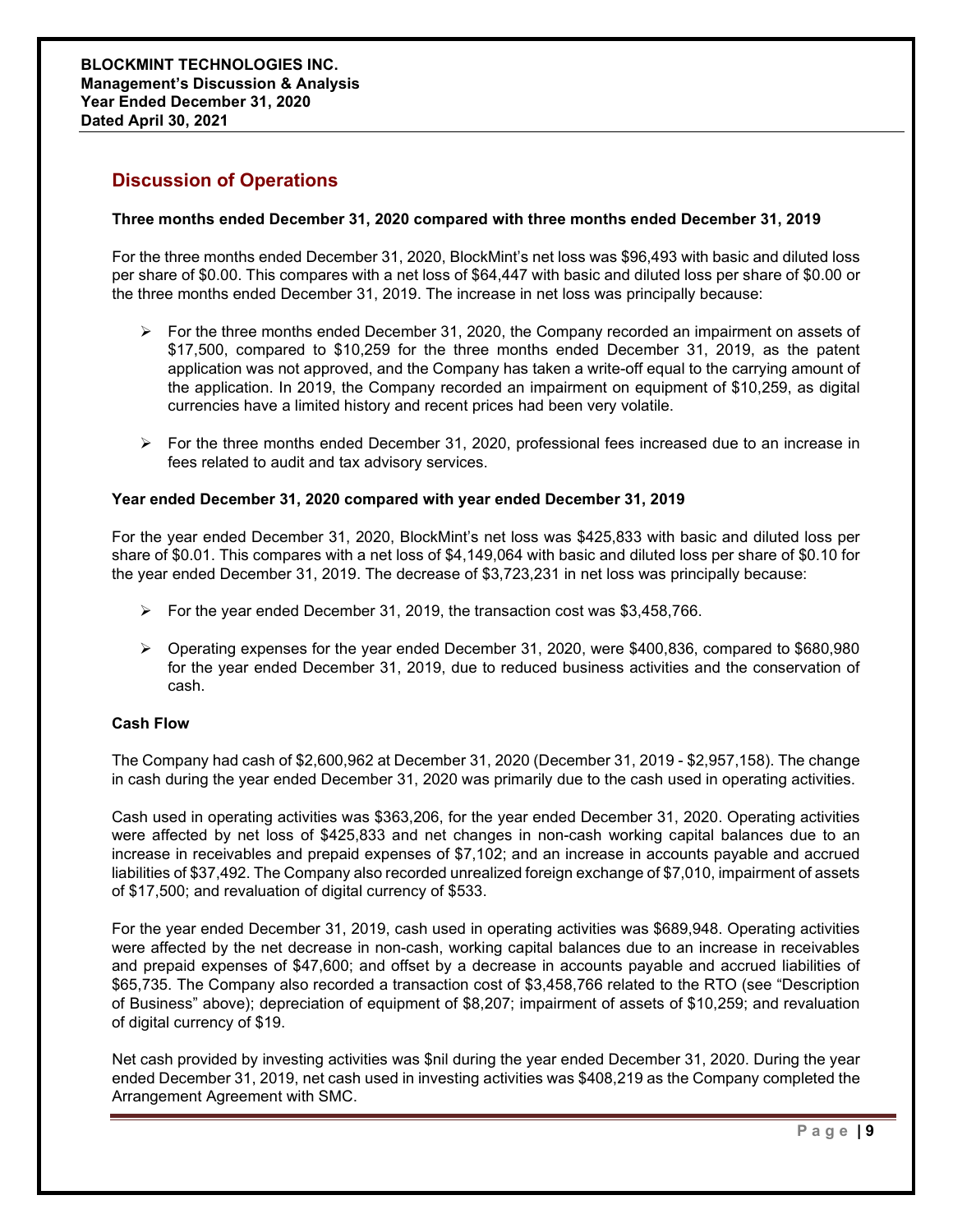#### **Liquidity and Capital Resources**

The Company's activities have been financed through the completion of equity offerings. There is no assurance that equity capital will be available to the Company in the amounts or at the times desired or on terms that are acceptable to the Company, if at all.

The Company has no revenues, and therefore must utilize its current cash reserves, funds obtained from the exercise of warrants and other financing transactions to maintain its capacity to meet ongoing operating activities. As of December 31, 2020, the Company had 6,650,000 warrants outstanding that would raise approximately \$250,000, if exercised in full; however all of the warrants are subject to the Company meeting certain revenue thresholds so it is not anticipated that they will become exercisable in the next twelve months.

At December 31, 2020, the Company reported cash of \$2,600,962 (December 31, 2019 - \$2,957,158) and a net working capital of \$2,543,528 (December 31, 2019 - \$2,944,851). Currently, the Company's operating expenses are approximately \$40,000 to \$50,000 per month for management fees, month-to-month professional fees, listing expenses and other working expenses. The Company's cash as at December 31, 2020 is expected to be sufficient to satisfy current liabilities and general and administrative costs up to December 31, 2021.

In January 2021, the Company closed a private placement for gross proceeds of C\$1,000,000 (\$787,300) in support of the launch of Minter and possible acquisition of in-house hardware to mine cryptocurrency.

### **Accounting Pronouncements**

#### **Changes in accounting policy**

There are no other relevant IFRS's or IFRS interpretations that are not yet effective that would be expected to have a material impact on the consolidated financial statements of the Company.

#### **Critical accounting estimates and judgments**

The preparation of the Company's consolidated financial statements requires management to make judgments, estimates and assumptions that affect the reported amounts of assets, liabilities, revenue and expenses, and the disclosure of contingent assets and contingent liabilities at the end of the reporting period. However, uncertainty about these assumptions and estimates could result in outcomes that require a material adjustment to the carrying amount of the asset or liability affected in future periods. The key assumptions concerning the future and other key sources of estimation uncertainty at the reporting date that have a significant risk of causing a material adjustment to the carrying amounts of assets and liabilities within the next fiscal year are described below. The Company based its assumptions and estimates on parameters available when the consolidated financial statements were prepared. Existing circumstances and assumptions about future developments, however, may change due to market changes or events arising beyond the control of the Company. Such changes are reflected in the assumptions when they occur.

#### **Judgments**

Information about critical judgments in applying accounting policies that have the most significant effect on the carrying amounts of assets and liabilities recognized in the consolidated financial statements within the next financial year are discussed below: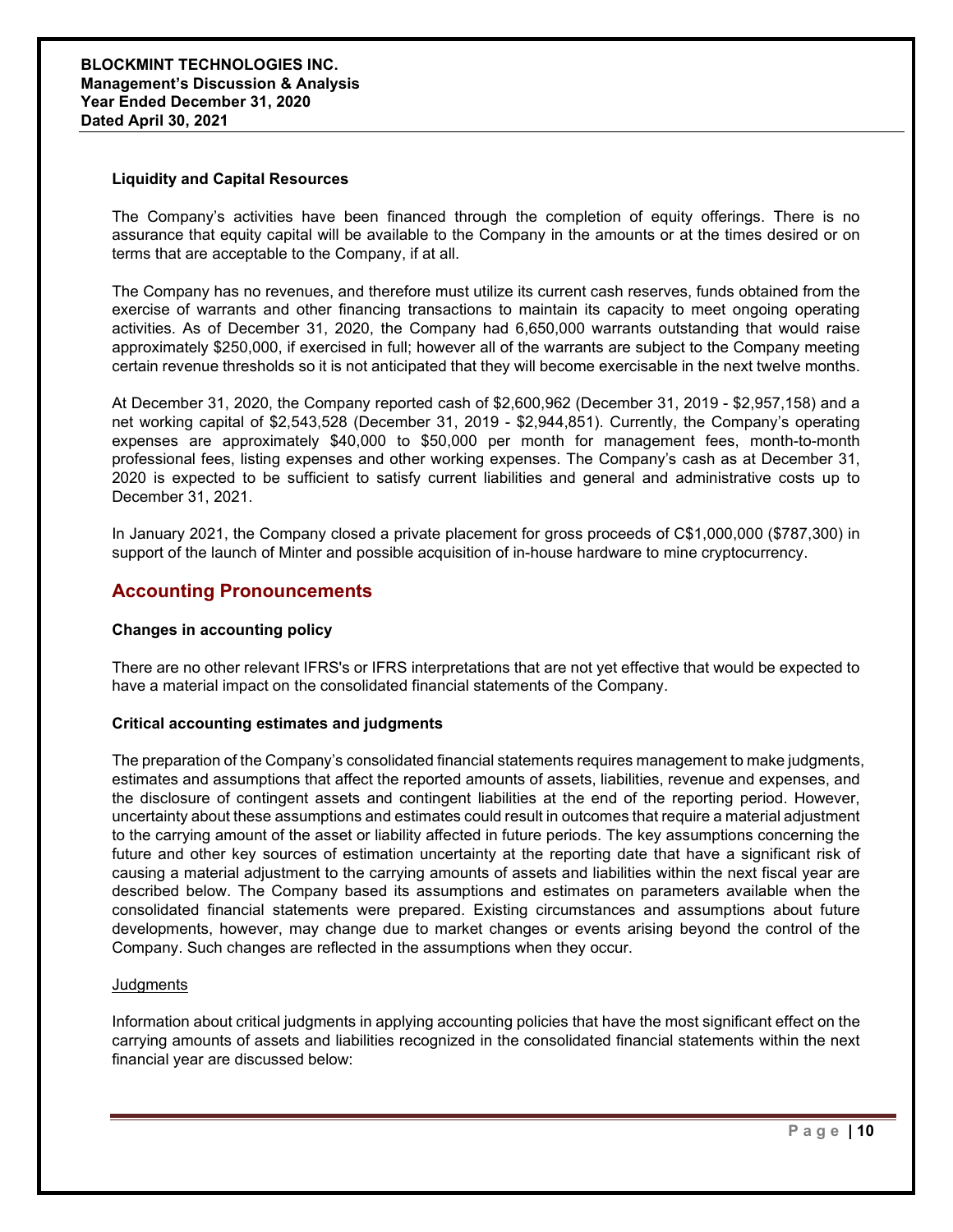#### **BLOCKMINT TECHNOLOGIES INC. Management's Discussion & Analysis Year Ended December 31, 2020 Dated April 30, 2021**

#### *Going concern*

As is common with development stage companies, factors that are used in determining the application of the going concern assumption, require management to take into account all available information about the future, which is at least, but not limited to, 12 months from the year end of the reporting period. The factors considered by management are disclosed in "Liquidity and Capital Resources" above.

#### *Functional currency*

The determination of the functional currency of each entity in the group is a key judgment based on the primary economic environment in which each entity of the Company operates. In determining the functional currency, management considers the currency that most faithfully represents the economic effects of events, conditions, future direction and investment opportunities.

#### *Income taxes*

Uncertainties exist with respect to the interpretation of complex tax regulations, changes in tax laws, and the amount and timing of future taxable income. Because the Company is in a loss position, it has not recognized the value of any deferred tax assets in its consolidated statements of financial position.

#### **Estimates**

The effect of a change in an accounting estimate is recognized prospectively by including it in profit or loss in the year of the change, if the change affects that year only, or in the year of the change and future years, if the change affects both.

The estimates and assumptions that have a significant risk of causing material adjustment to the carrying amounts of assets and liabilities within the next financial year are discussed below:

#### *Impairment*

Impairment exists when the carrying value of an asset exceeds its recoverable amount, which is the higher of its fair value less costs to sell and its value in use. These calculations are based on available data, other observable inputs and projections of cash flows, all of which are subject to estimates and assumptions. As at December 2019, management concluded that the Company's mining equipment was impaired.

#### *Share-based payments and non-monetary transactions*

Estimating fair value for share based payments and granted stock options and warrants requires determining the most appropriate valuation model which is dependent on the terms and conditions of the issuance. These estimates also require determining the most appropriate inputs to the valuation model, including the expected life of the option or warrant, volatility, dividend yield, and rate of forfeitures and making assumptions about them.

#### **Capital Risk Management**

The Company manages its capital with the following objectives:

- to ensure sufficient financial flexibility to achieve the ongoing business objectives including funding of future growth opportunities; and
- to maximize shareholder return through enhancing the share value.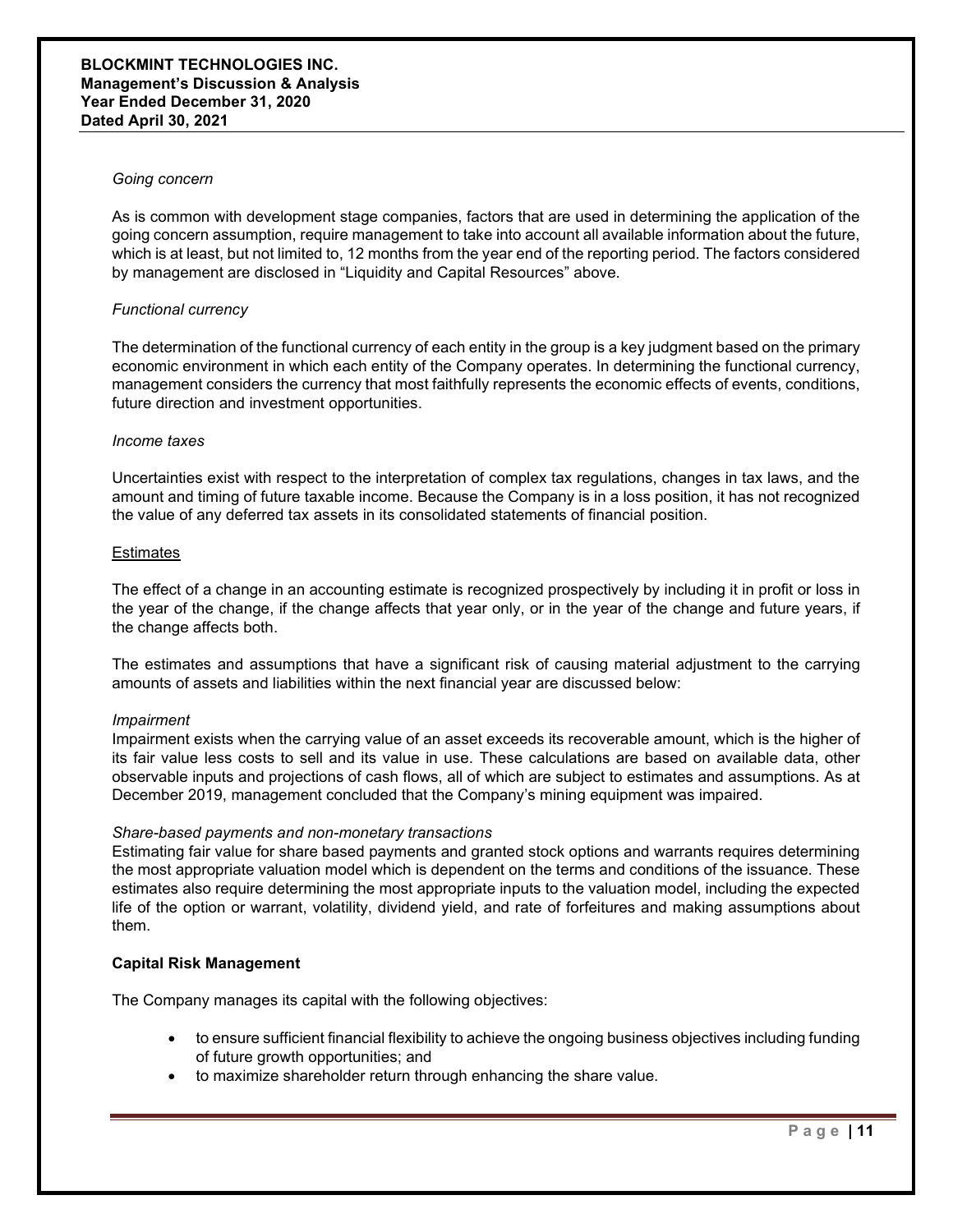The Company monitors its capital structure and makes adjustments according to market conditions in an effort to meet its objectives given the current outlook of the business and financial markets in general. The Company may manage its capital structure by issuing new shares, debt financing or adjusting spending. The capital structure is reviewed by management and the Board of Directors on an ongoing basis.

The Company considers its capital structure to consist of equity, which at December 31, 2020 totaled \$2,543,528 (December 31, 2019 - \$2,962,351). The Company reviews its working capital and forecasts its future cash flows based on operating expenditures and investing and financing activities.

#### **Financial Risk Management**

#### Fair value hierarchy

IFRS 13 establishes a fair value hierarchy that prioritizes the inputs to valuation techniques used to measure fair value as follows:

- Level 1 Value based on unadjusted quoted prices in active markets for identical assets or liabilities;
- Level 2 Valuation techniques based on inputs other than quoted prices that are observable for assets or liabilities, either directly (i.e. as prices) or indirectly (i.e. derived from prices); and
- Level 3 Valuation techniques using inputs for assets or liabilities that are not based on observable market data (unobservable inputs).

The Company is exposed through its operations to the following financial risks:

- Market Risk
- **Liquidity Risk**
- Credit Risk

#### Market risk

Market risk is the risk that the fair value of future cash flows of a financial instrument will fluctuate because of changes in market prices. Market risk is comprised of four types of risk: currency risk, interest rate risk, cryptocurrency risk and other price risk. It is management's opinion that the Company is not exposed to significant other price risk.

#### *Currency risk*

As at December 31, 2020, a portion of the Company's financial assets are held in Canadian dollars (CAD). The Company's objective in managing its currency risk is to minimize its net exposure to foreign currency cash flows by transacting, to the greatest extent possible, with third parties in USD. The Company does not currently use foreign exchange contracts to hedge its exposure of its foreign currency cash flows as management has determined that this risk is not significant at this point in time. The following CAD amounts are presented in USD to demonstrate the effect on profit or loss of changes in foreign exchange rates: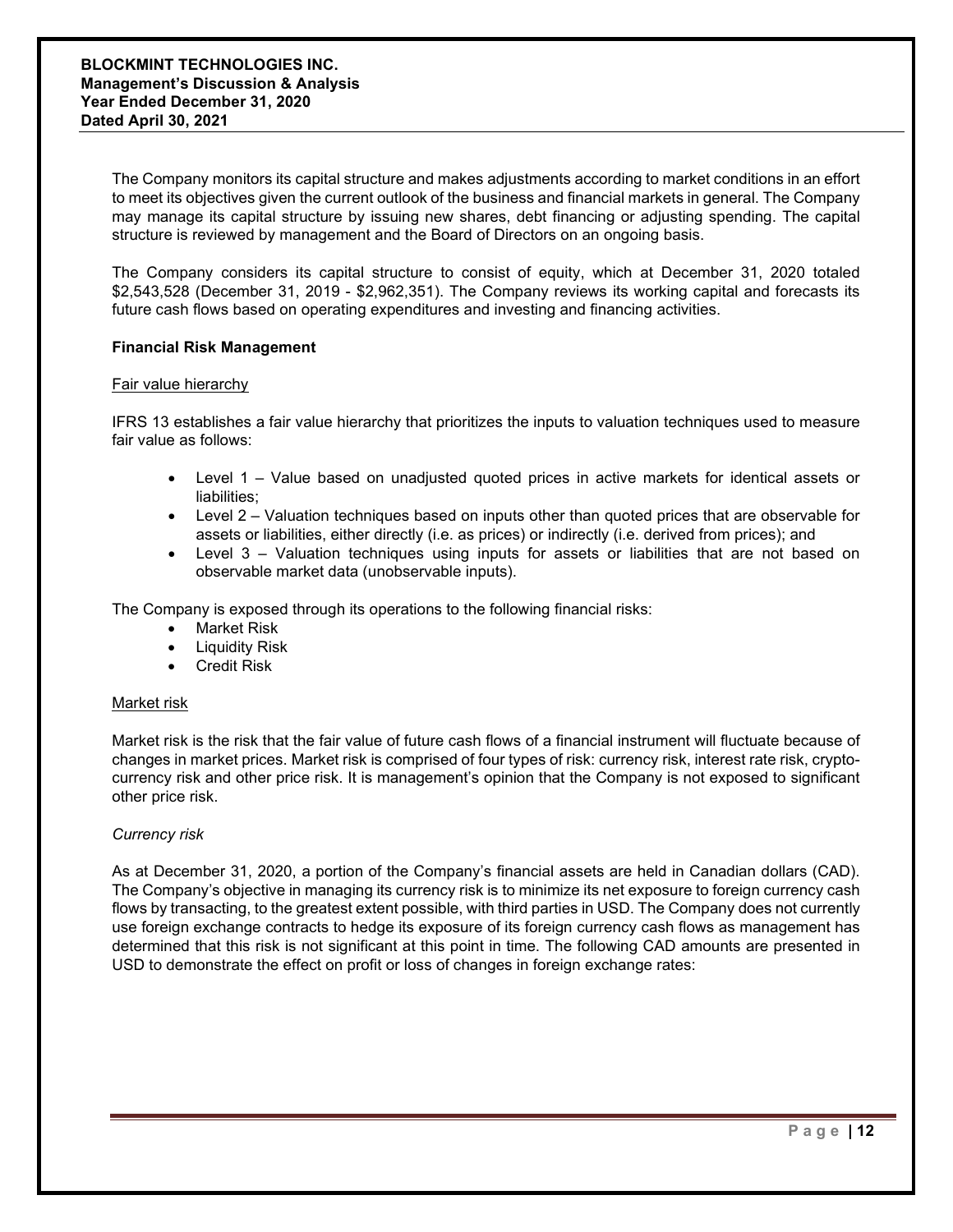|                                                  | <b>December 31, 2020</b> |
|--------------------------------------------------|--------------------------|
| Cash held in CAD                                 | \$258,196                |
| Cash value in USD                                | \$202,787                |
|                                                  |                          |
| Accounts receivable and other receivables in CAD | \$4,399                  |
| Accounts receivable and other receivables in USD | \$3,455                  |
|                                                  |                          |
| Accounts payable and accruals in CAD             | (\$49,281)               |
| Accounts payable and accruals in USD             | (\$38,705)               |
|                                                  |                          |
| Effect of +/- 10% change in exchange rate        | \$16,408                 |

#### *Interest rate risk*

Interest rate risk is the risk that fair values or future cash flows will fluctuate as a result of changes in market interest rates. The Company does not have any interest bearing borrowings. Interest rate risk is limited to potential decreases on the interest rate offered on cash held with chartered financial institutions. Sensitivity to a plus or minus 1% change in the interest rates would have no significant impact on profit or loss.

#### *Crypto-currency risk*

The Company is exposed to risk with respect to cryptocurrency prices and valuations which are largely based on the supply and demand of these digital currencies and their acceptance in the financial market.

#### Liquidity risk

Liquidity risk is the risk that the Company will encounter difficulty in meeting its financial obligations as they become due. The Company's objective is to ensure that it will have sufficient cash to allow it to meet its liabilities when they become due without incurring significant losses or risking damage to the Company's reputation. Managing liquidity is affected by the degree of certainty in cash flow projections.

At December 31, 2020, the Company had a cash balance of \$2,600,962 and current liabilities of \$61,889. The Company currently settles its financial obligations out of cash. The ability to do this relies on the Company commencing profitable operations and / or raising additional equity in excess of anticipated cash needs.

The following is a summary of the Company's material contractual obligations (representing undiscounted contractual cash flows):

|                                             | Due within |         |         |              |          |
|---------------------------------------------|------------|---------|---------|--------------|----------|
|                                             | vear       | 2 Years | 3 Years | Over 4 Years | Total    |
| Accounts payable and accrued<br>liabilities | \$61,889   | \$Nil   | \$Nil   | \$Nil        | \$61,889 |

#### Credit risk

Credit risk is the risk of financial loss to the Company if a customer or a counterparty to a financial instrument fails to meet its contractual obligations. The Company is exposed to credit risk on its cash. The maximum credit risk represented by the Company's financial asset is represented by its carrying amount. Concentration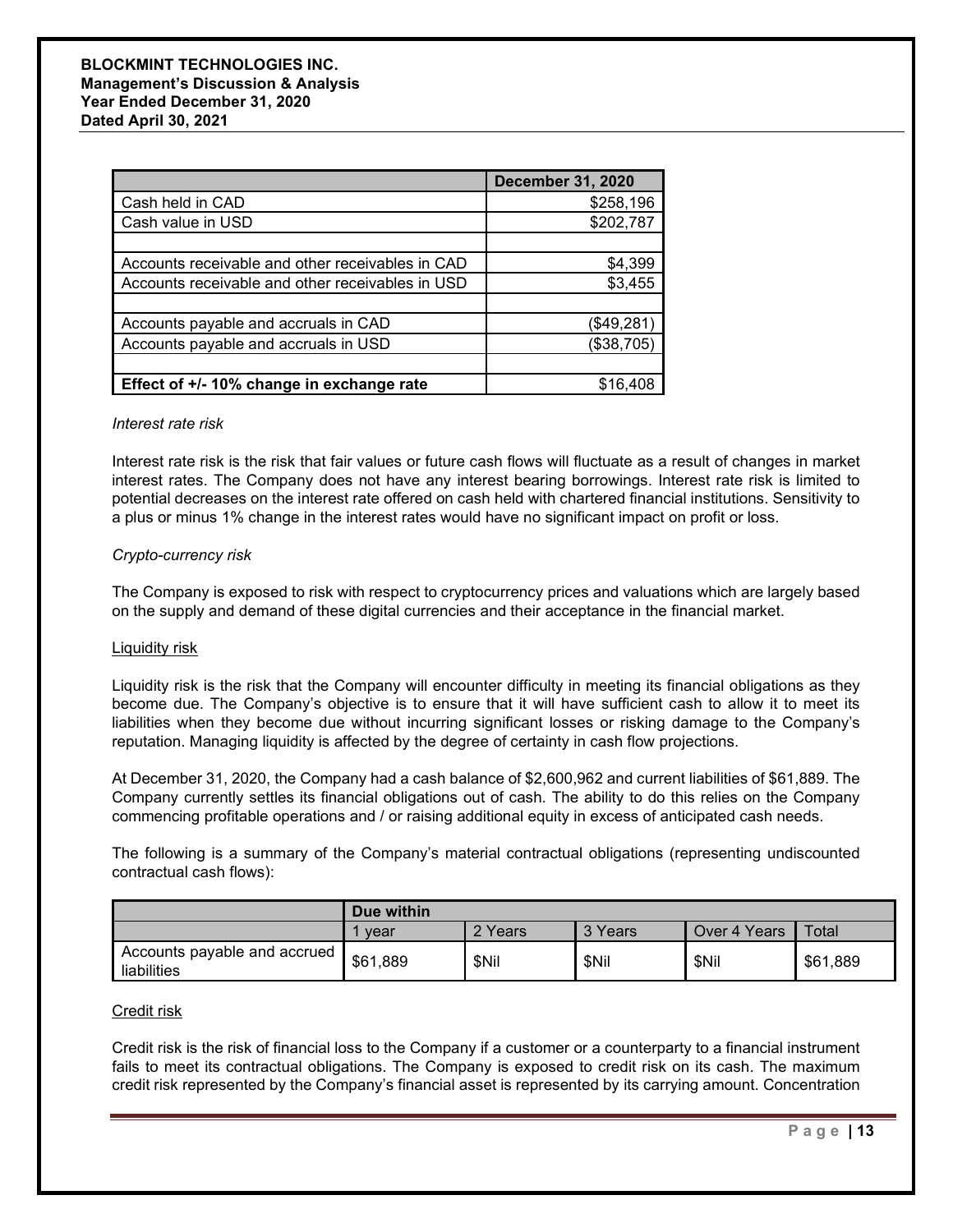of credit risk exists with respect to the Company's cash as substantially the entire amount is held at one major financial institution. Credit risk on cash is minimized by depositing with only reputable financial institutions

# **Share Capital**

As of the date of this MD&A, the Company had 48,242,605 issued and outstanding common shares.

Warrants outstanding for the Company at the date of this MD&A were as follows:

| <b>Warrants</b> | <b>Expiry Date</b> |            |
|-----------------|--------------------|------------|
| 6,650,000       | February 1, 2023   | CDN \$0.05 |

Options outstanding for the Company at the date of this MD&A were as follows:

| <b>Options</b> | <b>Expiry Date</b> | <b>Exercise Price</b> |
|----------------|--------------------|-----------------------|
| 1,250,000      | February 11, 2026  | CDN \$0.40            |

## **Related Party Transactions**

Related parties include the Board of Directors and officers of the Company, close family members and enterprises that are controlled by these individuals as well as certain persons performing similar functions. Related party transactions conducted in the normal course of operations are measured at the amount established and agreed to by the related parties.

(a) The Company entered into the following transactions with related parties:

|                                                                    | <b>Year Ended</b><br>December 31, |        |  |
|--------------------------------------------------------------------|-----------------------------------|--------|--|
| <b>Names</b>                                                       | 2019<br>2020<br>$($ \$)<br>(\$)   |        |  |
| Owen Bird Law Corporation (1)                                      | 3,570                             | 37,191 |  |
| Bayswater Consulting Ltd. (Bayswater) (2)                          | 8,924                             | 9,057  |  |
| Marrelli Support Services Inc. ("Marrelli Support") <sup>(3)</sup> | 42,340                            | 37,641 |  |
|                                                                    |                                   |        |  |

- 1) For the year ended December 31, 2020, the Company expensed professional fees of \$3,570, (year ended December 31, 2019 - \$37,191) for legal services to Owen Bird Law Corporation, a legal firm of which Jeff Lightfoot is a shareholder. As at December 31, 2020, \$1,472 (December 31, 2019 - \$500) was payable to this party and the amount is included in accounts payable and accrued liabilities.
- 2) For the year ended December 31, 2020, the Company expensed consulting fees of \$8,924 (year ended December 31, 2019 - \$9,057) to a private company controlled by Erin Walmesley, the Company's corporate secretary, for corporate services.
- 3) For the year ended December 31, 2020, the Company expensed consulting fees of \$42,340, respectively (year ended December 31, 2019 - \$37,641) to Marrelli Support Services Inc. ("Marrelli")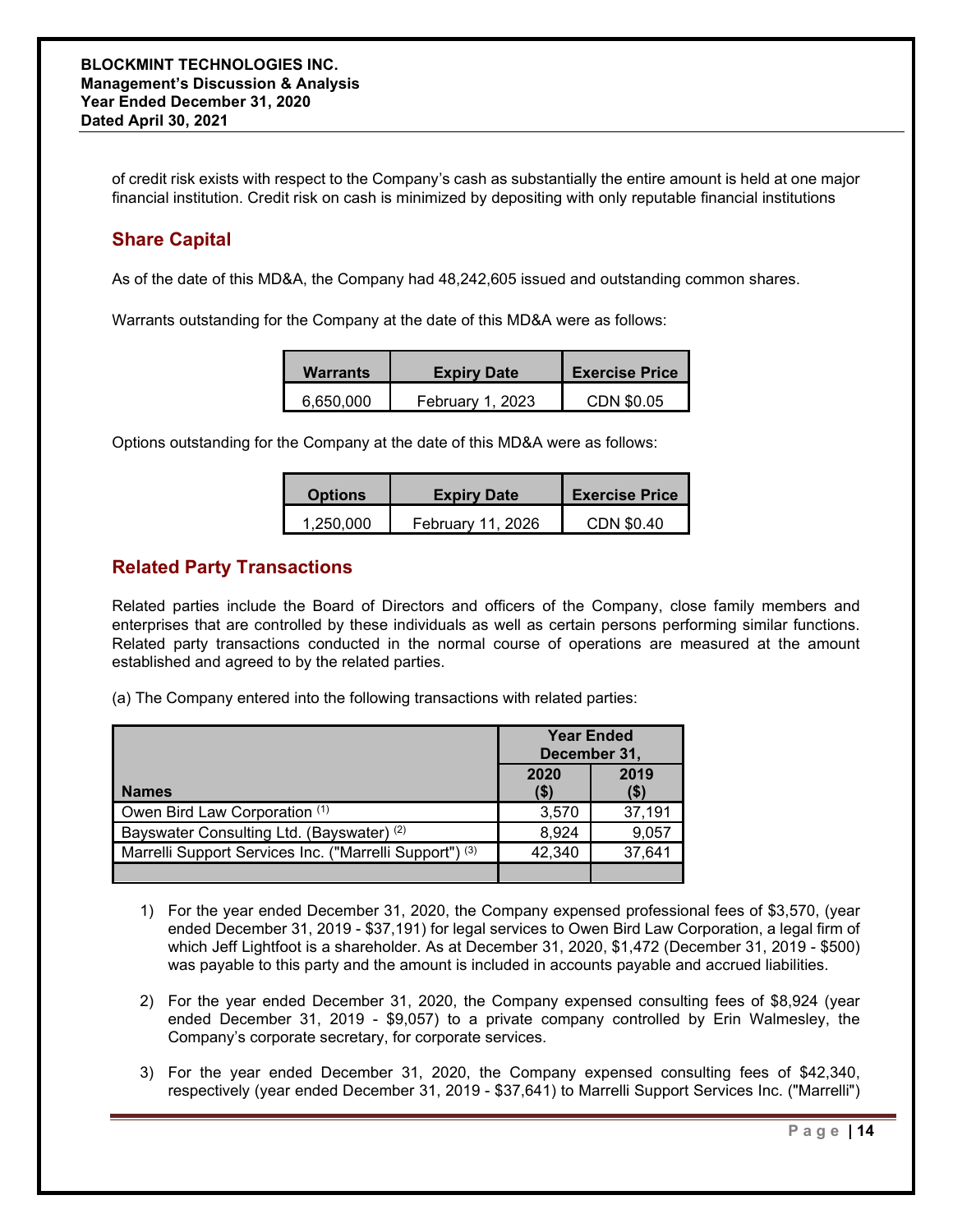for: Victor Hugo to act as the Chief Financial Officer of the Company; and for bookkeeping services. Victor Hugo is an employee of Marrelli. These services were incurred in the normal course of operations for general accounting and financial reporting matters. As at December 31, 2020, Marrelli was owed \$9,722 (December 31, 2019 - \$6,364), and the amount is included in accounts payable and accrued liabilities.

(b) Remuneration of directors and key management personnel, other than consulting fees, of the Company was as follows:

|                           | <b>Salaries and wages</b>         |                 | <b>Fees</b>       |                 | <b>Total</b>                      |                 |
|---------------------------|-----------------------------------|-----------------|-------------------|-----------------|-----------------------------------|-----------------|
|                           | <b>Year Ended</b><br>December 31, |                 | <b>Year Ended</b> | December 31,    | <b>Year Ended</b><br>December 31, |                 |
| <b>Name</b>               | 2020<br>$($ \$)                   | 2019<br>$($ \$) | 2020<br>$($ \$)   | 2019<br>$($ \$) | 2020<br>(\$)                      | 2019<br>$($ \$) |
| Nelson Ijih, CEO / CIO    | 36,000                            | 105,500         | Nil               | Nil             | 36,000                            | 105,500         |
| Daniel Beck, COO          | 36,000                            | 80,500          | Nil               | Nil             | 36,000                            | 80,500          |
| Jeff Lightfoot, Director  | Nil                               | Nil             | 9,425             | 6,783           | 9,425                             | 6,783           |
| David Patterson, Director | Nil                               | Nil             | 9,425             | 6,783           | 9,425                             | 6,783           |
| Colin Watt, Director      | Nil                               | Nil             | 9,425             | 6,783           | 9,425                             | 6,783           |
| l Total                   | 72,000                            | 186,000         | 28,275            | 20,349          | 100,275                           | 206,349         |

During the year ended December 31, 2020 the directors' fees of \$28,275 were accrued, but not paid to the directors, in a bid to preserve cash.

# **Risks and Uncertainties**

An investment in the securities of the Company is highly speculative and involves numerous and significant risks. Such investment should be undertaken only by investors whose financial resources are sufficient to enable them to assume these risks and who have no need for immediate liquidity in their investment. Prospective investors should carefully consider the risk factors that have affected, and which in the future are reasonably expected to affect, the Company and its financial position. Please refer to the section entitled "Risk Factors" in the Company's Filing Statement of December 28, 2018, available on SEDAR at **www.sedar.com**.

#### **COVID-19**

In March 2020 the World Health Organization declared coronavirus COVID-19 a global pandemic. This contagious disease outbreak, which has continued to spread, and any related adverse public health developments, has adversely affected workforces, economies, and financial markets globally, potentially leading to an economic downturn. It is not possible for the Company to predict the duration or magnitude of the adverse results of the outbreak and its effects on the Company's business or ability to raise funds.